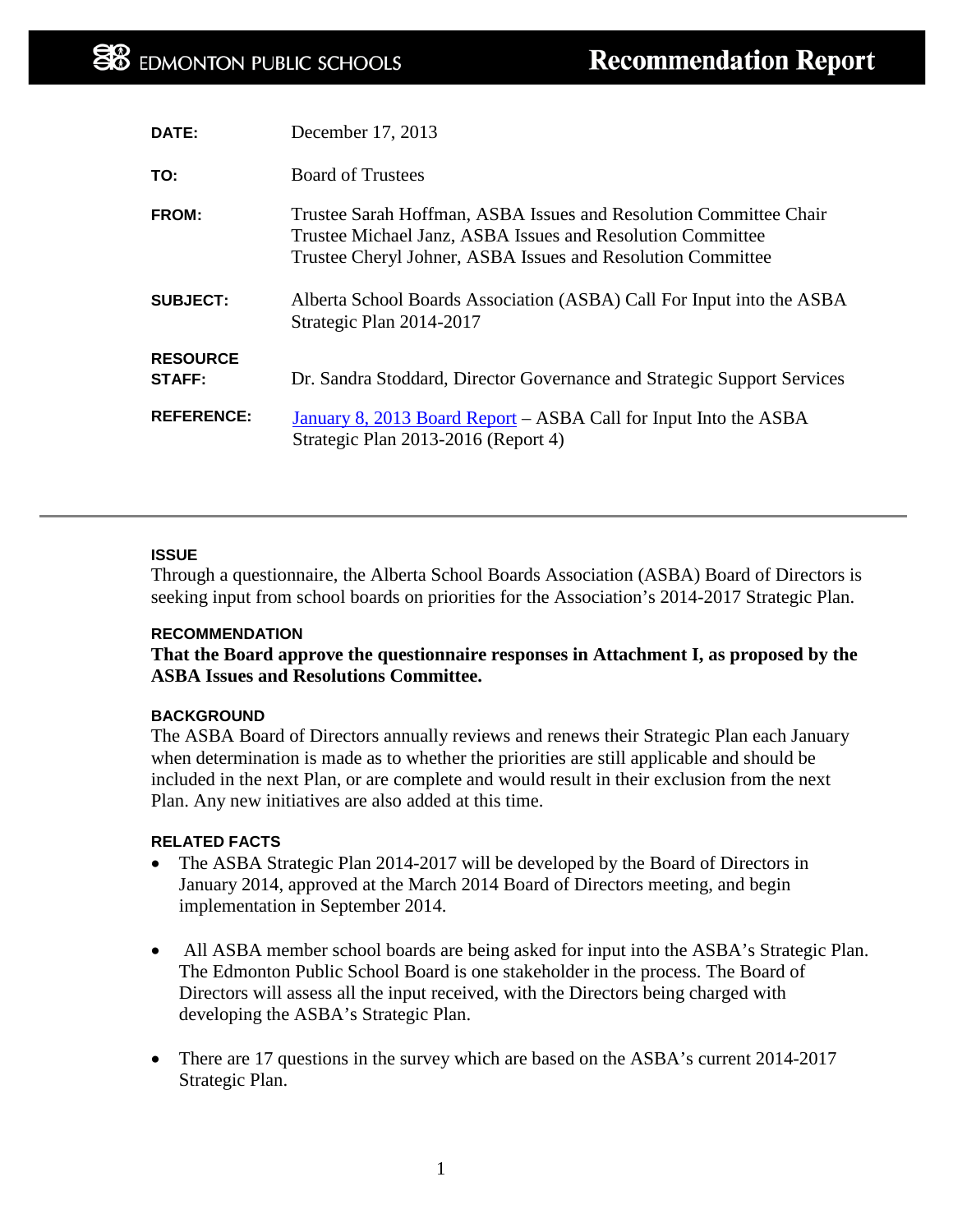### **CONSIDERATIONS & ANALYSIS**

The Issues and Resolutions Committee discussed the survey questions and is proposing responses based on the Edmonton Public School Board's areas of focus for 2014 and the District's mission and priorities. The ASBA provided its ASBA 2013-2016 Strategic Plan At-a-Glance and is included as Attachment II. The status of each of the strategies identified in the 2013-2016 Strategic Plan was not provided. The Committee discussed suggesting once again, to the ASBA that, in future, the status of each activity mentioned in the Strategic Plan be identified for better analysis.

### **NEXT STEPS**

Subject to the Board's approval of the recommendation, the Administration will submit the questionnaire responses to the ASBA Policy Research Analyst by January 6, 2014 as per the ASBA's request.

### **ATTACHMENTS & APPENDICES**

ATTACHMENT I Proposed Questionnaire: Priorities for the 2013-2016 ASBA Strategic Plan ATTACHMENT II ASBA 2012-2015 Strategic Plan At-a-Glance

SS: mmf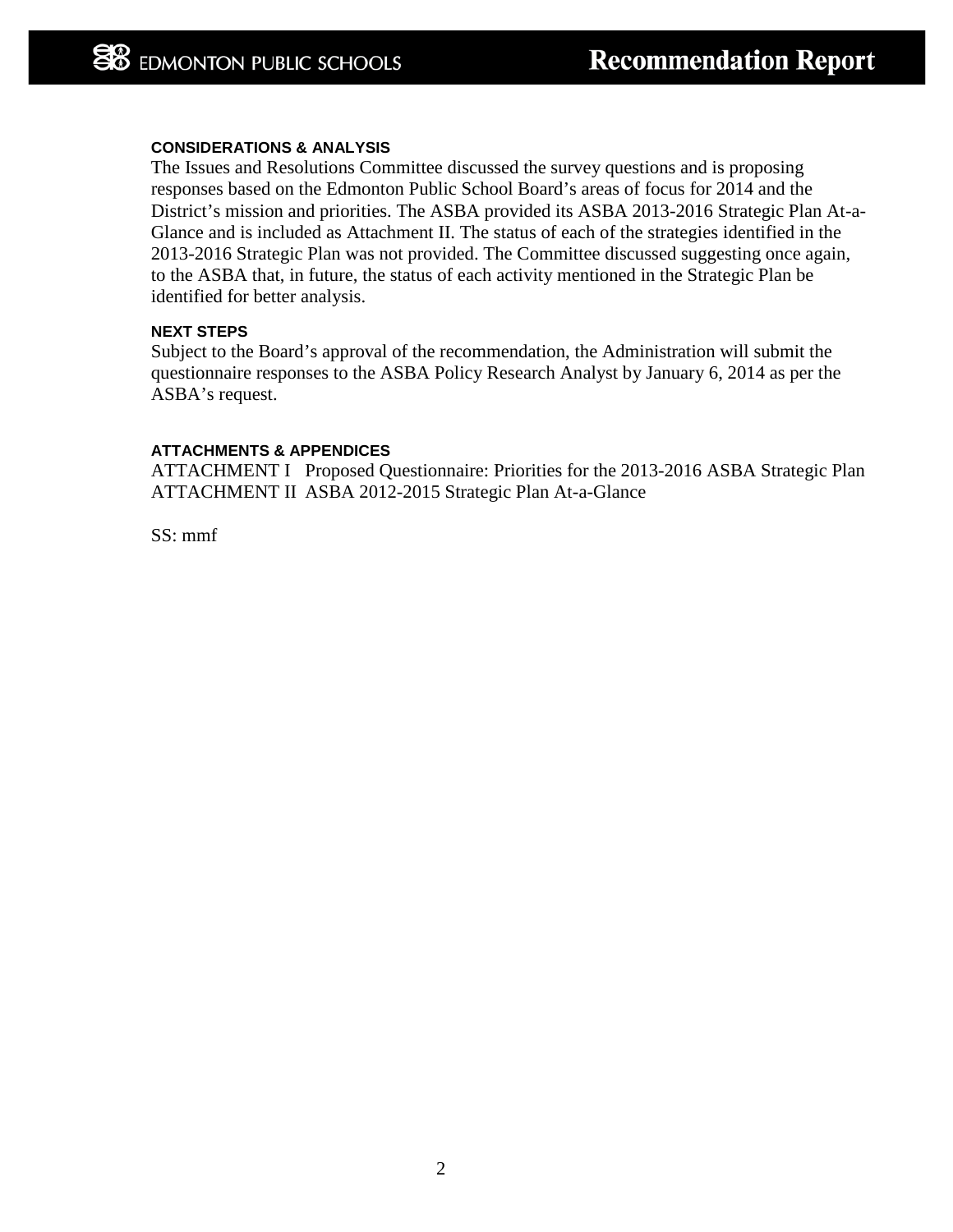# **2014-2017 ASBA Strategic Plan Survey**

*School board responses to the following questions with respect to current strategic priorities and corresponding key results will inform the ASBA Board of Directors as they determine the 2014- 2017 ASBA Strategic Plan, implementation of which will begin in September 2014. Similar to voting at general meetings, please ensure only the corporate Board response is noted.*

## **1. School Board Name: Edmonton Public Schools**

**2. Strategic Priority A: ASBA provides leadership through its support of school boards to continuously improve and facilitate their development of inclusive, personalized learning environments for the success of all students.**

Please check one

|   | Strategic Priority A should be a <b>high priority</b> for ASBA and remain in the |
|---|----------------------------------------------------------------------------------|
|   | 2014-2017 ASBA Strategic Plan.                                                   |
| X | Strategic Priority A should be a <b>moderate priority</b> for ASBA and remain    |
|   | in the 2014-2017 ASBA Strategic Plan.                                            |
|   |                                                                                  |
|   | Strategic Priority A should be a <b>low priority</b> for ASBA and remain in the  |
|   | 2014-2017 ASBA Strategic Plan.                                                   |
|   |                                                                                  |
|   | Strategic Priority A should not be a priority for ASBA and should not be         |
|   | included in the 2014-2017 ASBA Strategic Plan.                                   |
|   |                                                                                  |

### **3. Key Result A1: Partnerships are strengthened for the effective development and implementation of an inclusive education environment.**

|   | Key Result A1 should be a high priority for ASBA.            |
|---|--------------------------------------------------------------|
| X | Key Result A1 should be a <b>moderate priority</b> for ASBA. |
|   | Key Result A1 should be a <b>low priority</b> for ASBA.      |
|   | Key Result A1 should <b>not</b> be a priority for ASBA.      |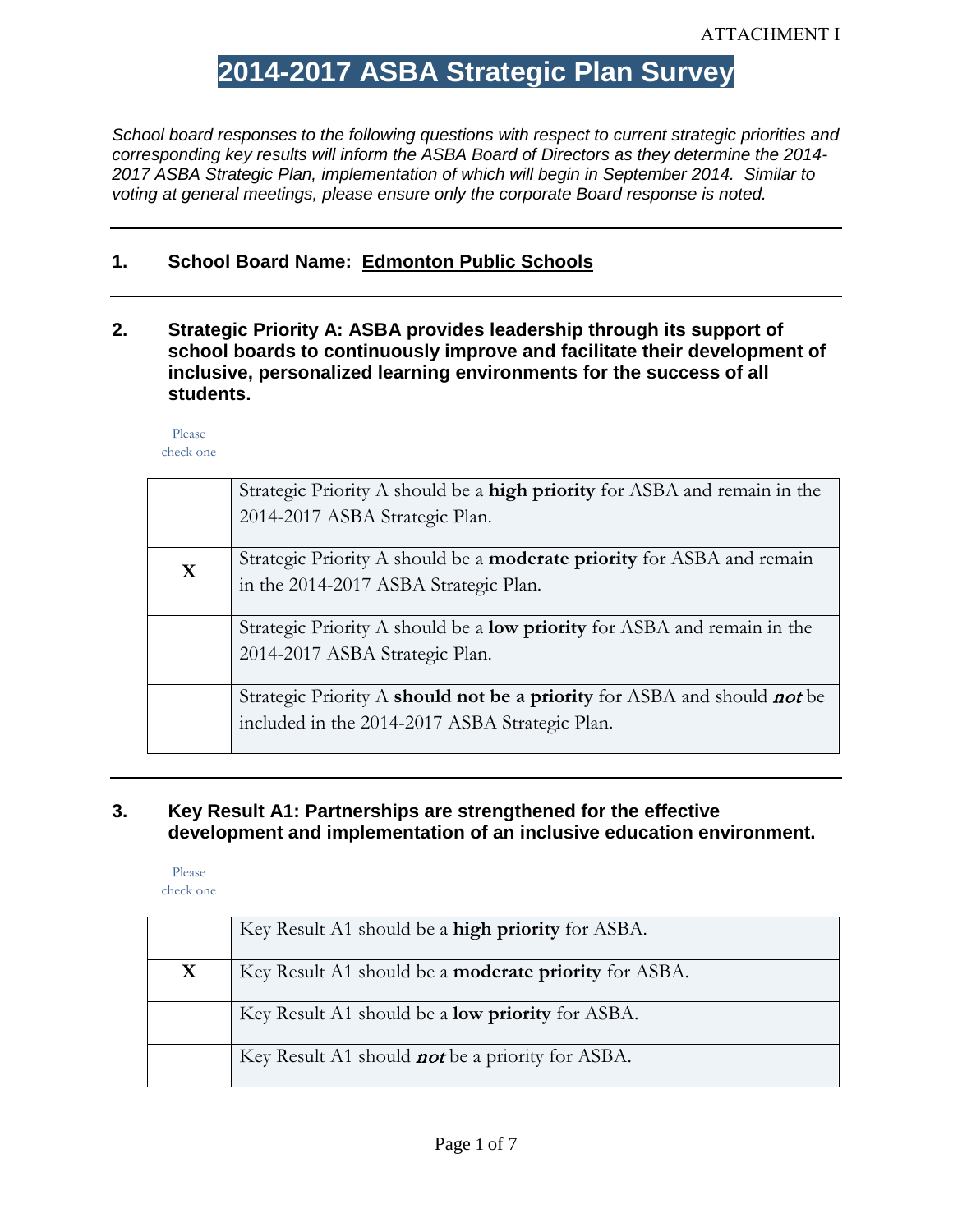**4. Key Result A2: Leadership and support are provided to school boards to share and implement best practices relative to First Nations, Métis and Inuit education.**

Please check one

| X | Key Result A2 should be a <b>high priority</b> for ASBA.     |
|---|--------------------------------------------------------------|
|   | Key Result A2 should be a <b>moderate priority</b> for ASBA. |
|   | Key Result A2 should be a <b>low priority</b> for ASBA.      |
|   | Key Result A2 should <b>not</b> be a priority for ASBA.      |

# **5. Key Result A3: Partnerships are strengthened to continue the work and further develop the promotion of student health and wellbeing.**

Please check one

|   | Key Result A3 should be a <b>high priority</b> for ASBA.     |
|---|--------------------------------------------------------------|
| X | Key Result A3 should be a <b>moderate priority</b> for ASBA. |
|   | Key Result A3 should be a <b>low priority</b> for ASBA.      |
|   | Key Result A3 should <b>not</b> be a priority for ASBA.      |

# **6. Key Result A4: Support is provided to school boards to facilitate the sharing and implementation of best practices relative to second language learning including English.**

Please

check one

|   | Key Result A4 should be a <b>high priority</b> for ASBA.     |
|---|--------------------------------------------------------------|
| X | Key Result A4 should be a <b>moderate priority</b> for ASBA. |
|   | Key Result A4 should be a <b>low priority</b> for ASBA.      |
|   | Key Result A4 should <b>not</b> be a priority for ASBA.      |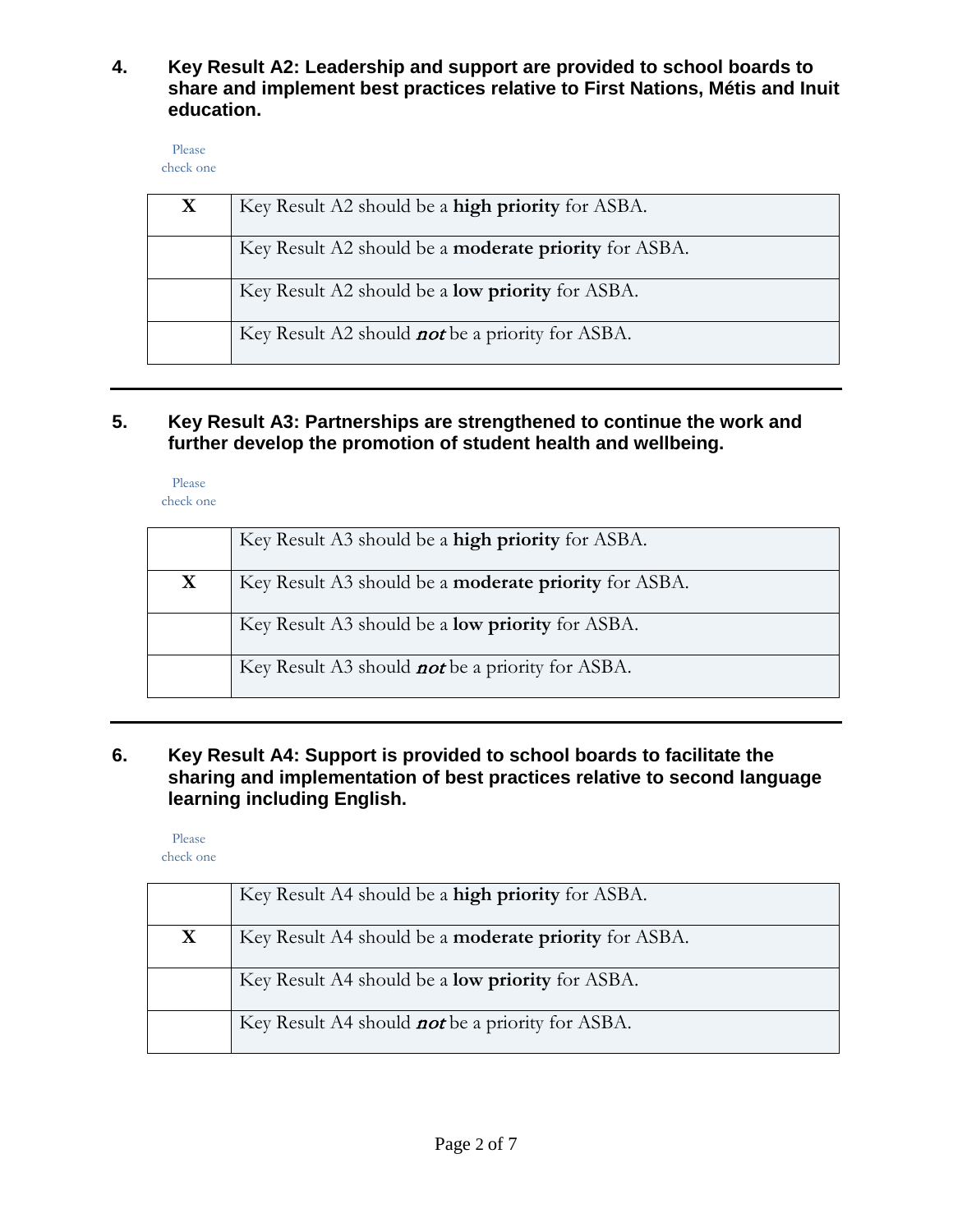## **7. Key Result A5: Partnerships are fostered and support is provided to school boards to share and implement best practices relative to remote delivery of education.**

Please check one

|   | Key Result A5 should be a high priority for ASBA.            |
|---|--------------------------------------------------------------|
| X | Key Result A5 should be a <b>moderate priority</b> for ASBA. |
|   | Key Result A5 should be a <b>low priority</b> for ASBA.      |
|   | Key Result A5 should <i>not</i> be a priority for ASBA.      |

## **8. Strategic Priority B: ASBA provides leadership and support to assist school boards in implementing effective, evolving governance practices that are proactive, responsive and accountable to students and communities.**

| X | Strategic Priority B should be a high priority for ASBA and remain in the<br>2014-2017 ASBA Strategic Plan.                |
|---|----------------------------------------------------------------------------------------------------------------------------|
|   | Strategic Priority B should be a <b>moderate priority</b> for ASBA and remain<br>in the 2014-2017 ASBA Strategic Plan.     |
|   | Strategic Priority B should be a <b>low priority</b> for ASBA and remain in the<br>2014-2017 ASBA Strategic Plan.          |
|   | Strategic Priority B should not be a priority for ASBA and should not be<br>included in the 2014-2017 ASBA Strategic Plan. |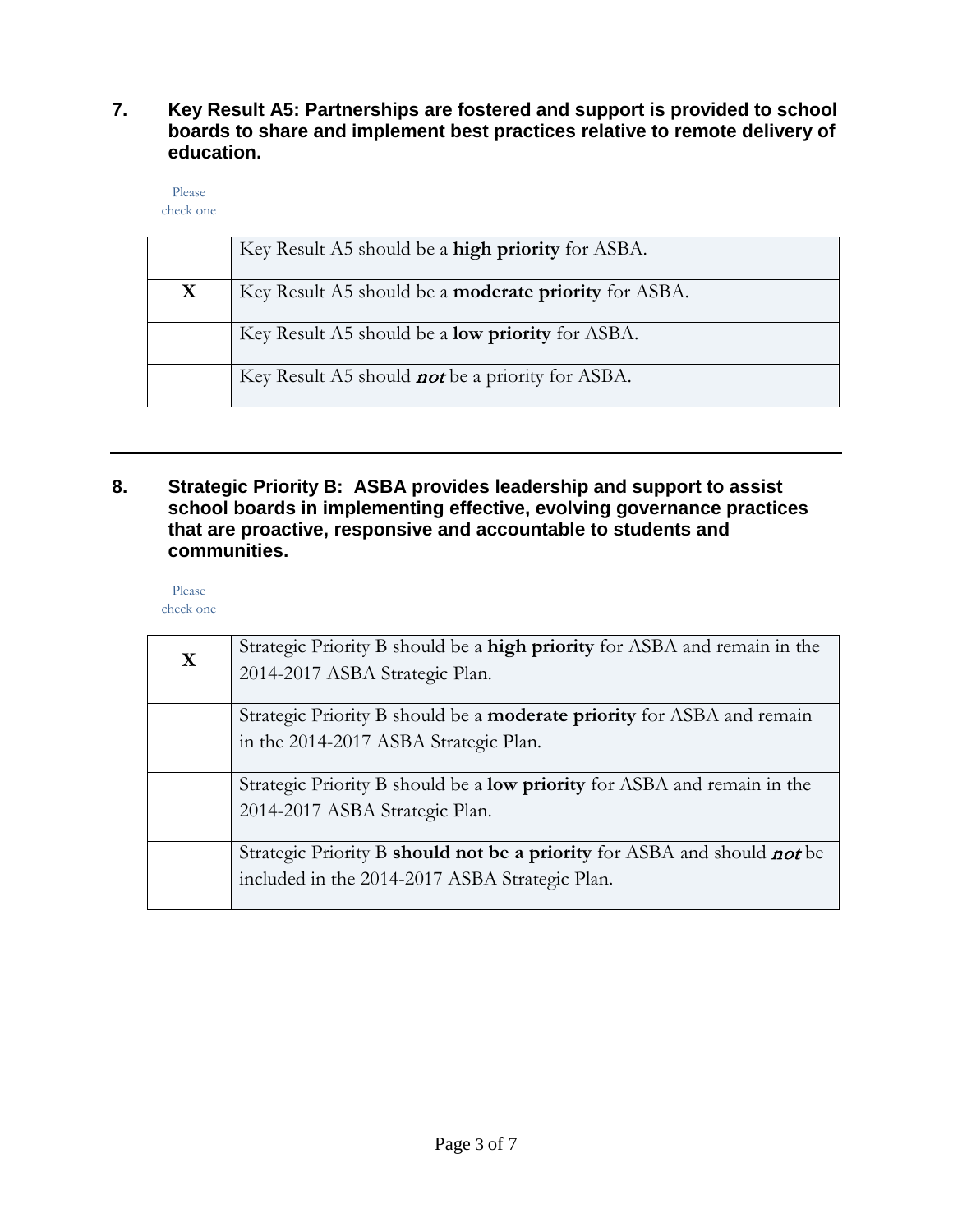**9. Key Result B1: Resources and supports are provided to school boards and trustees to enable them to respond to the transformation in governance required to meet expectations of the new Education Act and Inspiring Education.**

Please check one

| X | Key Result B1 should be a high priority for ASBA.            |
|---|--------------------------------------------------------------|
|   | Key Result B1 should be a <b>moderate priority</b> for ASBA. |
|   | Key Result B1 should be a <b>low priority</b> for ASBA.      |
|   | Key Result B1 should <b>not</b> be a priority for ASBA.      |

# **10. Key Result B2: Resources and support are made available to school boards to enhance community engagement in public education.**

| X | Key Result B2 should be a <b>high priority</b> for ASBA.     |
|---|--------------------------------------------------------------|
|   | Key Result B2 should be a <b>moderate priority</b> for ASBA. |
|   | Key Result B2 should be a <b>low priority</b> for ASBA.      |
|   | Key Result B2 should <i>not</i> be a priority for ASBA.      |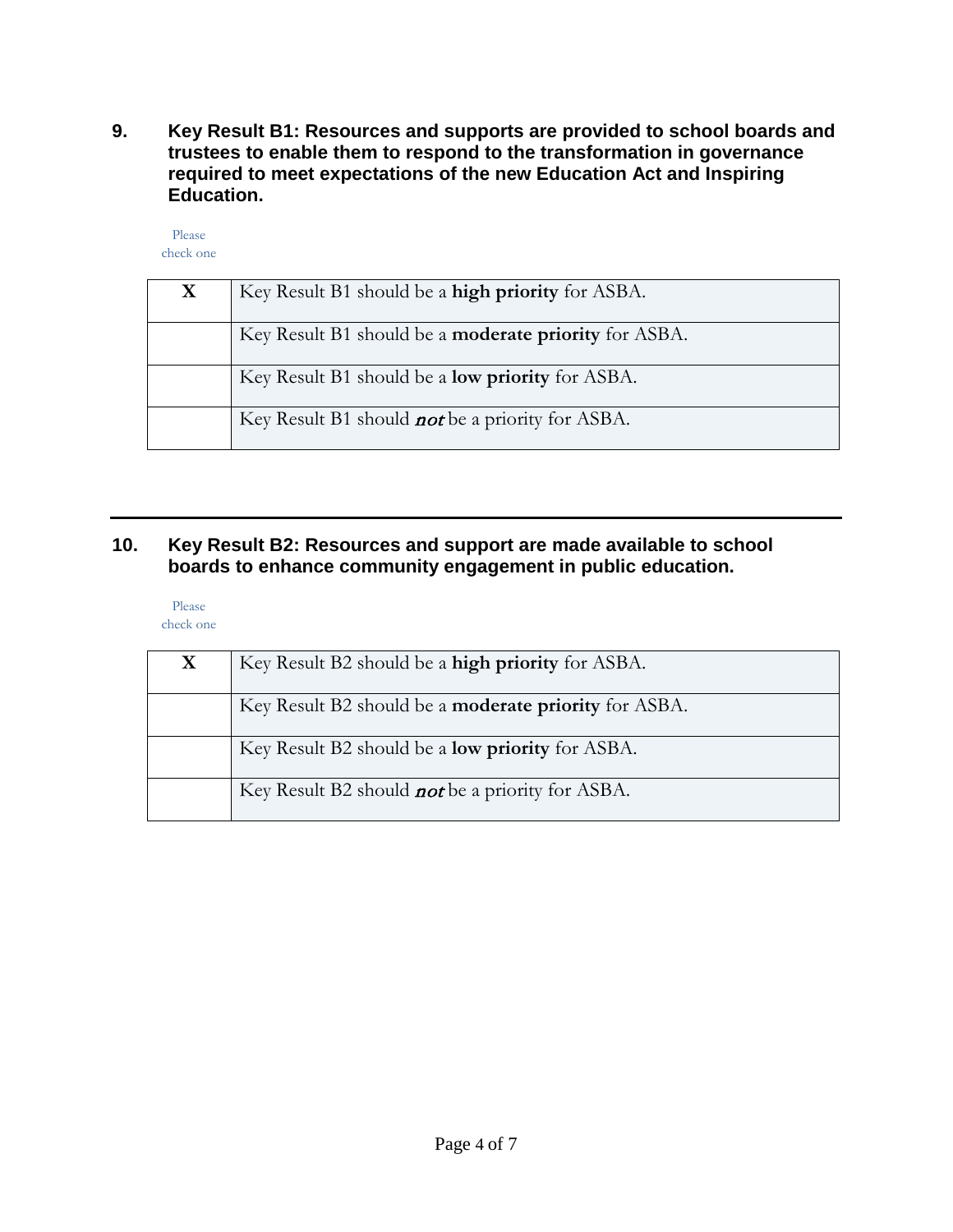**11. Strategic Priority C: ASBA provides leadership in advocating on behalf of school boards and supports boards in building their capacity to communicate and advocate effectively.**

| Please    |  |
|-----------|--|
| check one |  |

| X | Strategic Priority C should be a <b>high priority</b> for ASBA and remain in the<br>2014-2017 ASBA Strategic Plan. |
|---|--------------------------------------------------------------------------------------------------------------------|
|   | Strategic Priority C should be a <b>moderate priority</b> for ASBA and remain                                      |
|   | in the 2014-2017 ASBA Strategic Plan.                                                                              |
|   |                                                                                                                    |
|   | Strategic Priority C should be a <b>low priority</b> for ASBA and remain in the                                    |
|   | 2014-2017 ASBA Strategic Plan.                                                                                     |
|   |                                                                                                                    |
|   | Strategic Priority C should not be a priority for ASBA and should not be                                           |
|   | included in the 2014-2017 ASBA Strategic Plan.                                                                     |
|   |                                                                                                                    |

# **12. Key Result C1: ASBA works with school boards to develop shared advocacy positions on key issues.**

Please

check one

| X | Key Result C1 should be a high priority for ASBA.            |
|---|--------------------------------------------------------------|
|   | Key Result C1 should be a <b>moderate priority</b> for ASBA. |
|   | Key Result C1 should be a <b>low priority</b> for ASBA.      |
|   | Key Result C1 should <b>not</b> be a priority for ASBA.      |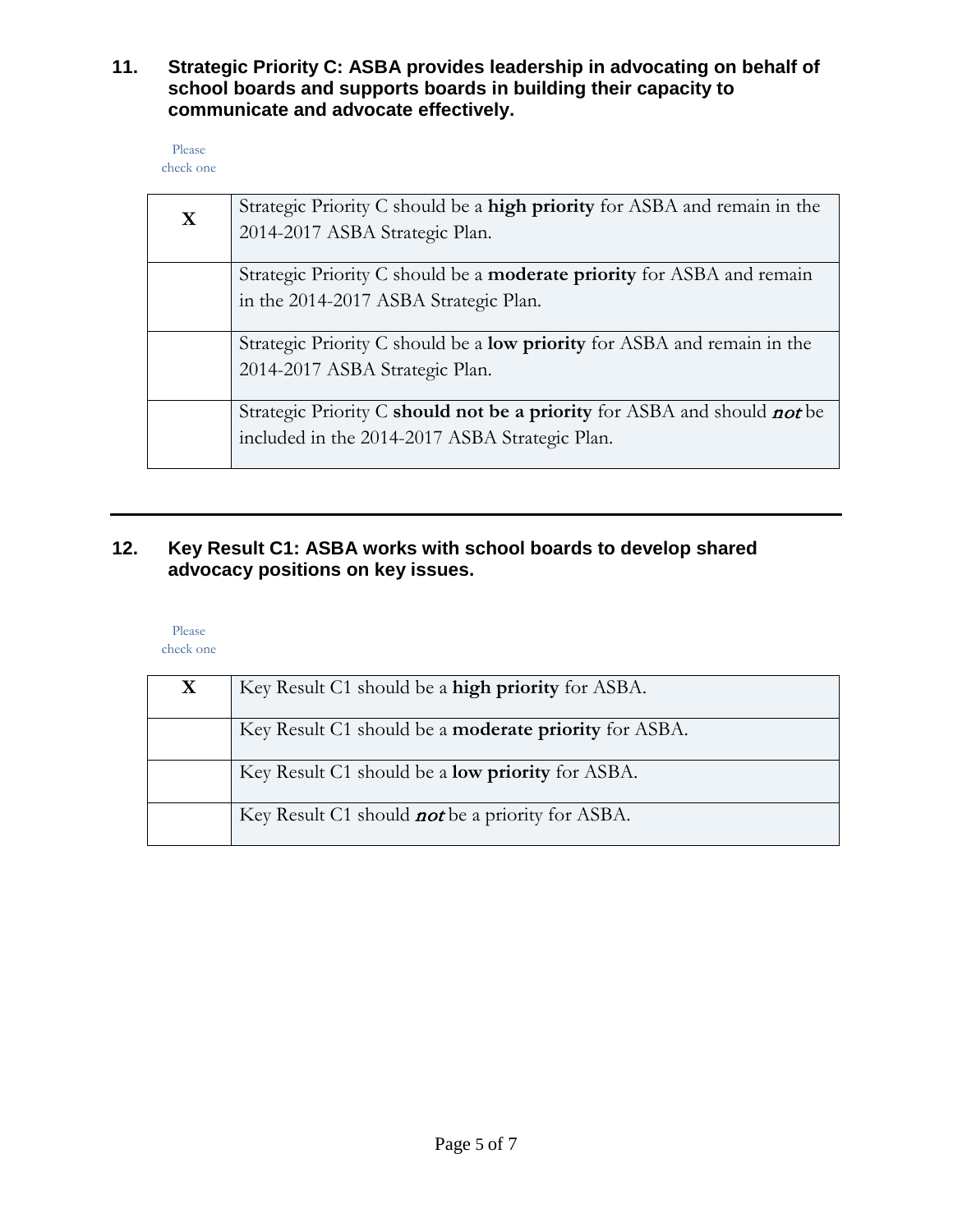# **13. Key Result C2: Professional development is provided to support effective advocacy.**

#### Please check one

|  | Key Result C2 should be a high priority for ASBA.                                              |
|--|------------------------------------------------------------------------------------------------|
|  | $K_{\alpha\nu}$ B can $\pm$ C <sub>2</sub> should be a <b>moderate</b> priority for $\Delta S$ |

| X | Key Result C2 should be a <b>moderate priority</b> for ASBA. |
|---|--------------------------------------------------------------|
|   | Key Result C2 should be a <b>low priority</b> for ASBA.      |
|   | Key Result C2 should <b>not</b> be a priority for ASBA.      |

# **14. Strategic Priority D: ASBA provides leadership and support to school boards to lead and implement transformation of public education in Alberta informed by legislation and the vision of Inspiring Education.**

|   | Strategic Priority D should be a <b>high priority</b> for ASBA and remain in the |
|---|----------------------------------------------------------------------------------|
|   | 2014-2017 ASBA Strategic Plan.                                                   |
|   |                                                                                  |
| X | Strategic Priority D should be a <b>moderate priority</b> for ASBA and remain    |
|   | in the 2014-2017 ASBA Strategic Plan.                                            |
|   |                                                                                  |
|   | Strategic Priority D should be a <b>low priority</b> for ASBA and remain in the  |
|   | 2014-2017 ASBA Strategic Plan.                                                   |
|   |                                                                                  |
|   | Strategic Priority D should not be a priority for ASBA and should not be         |
|   | included in the 2014-2017 ASBA Strategic Plan.                                   |
|   |                                                                                  |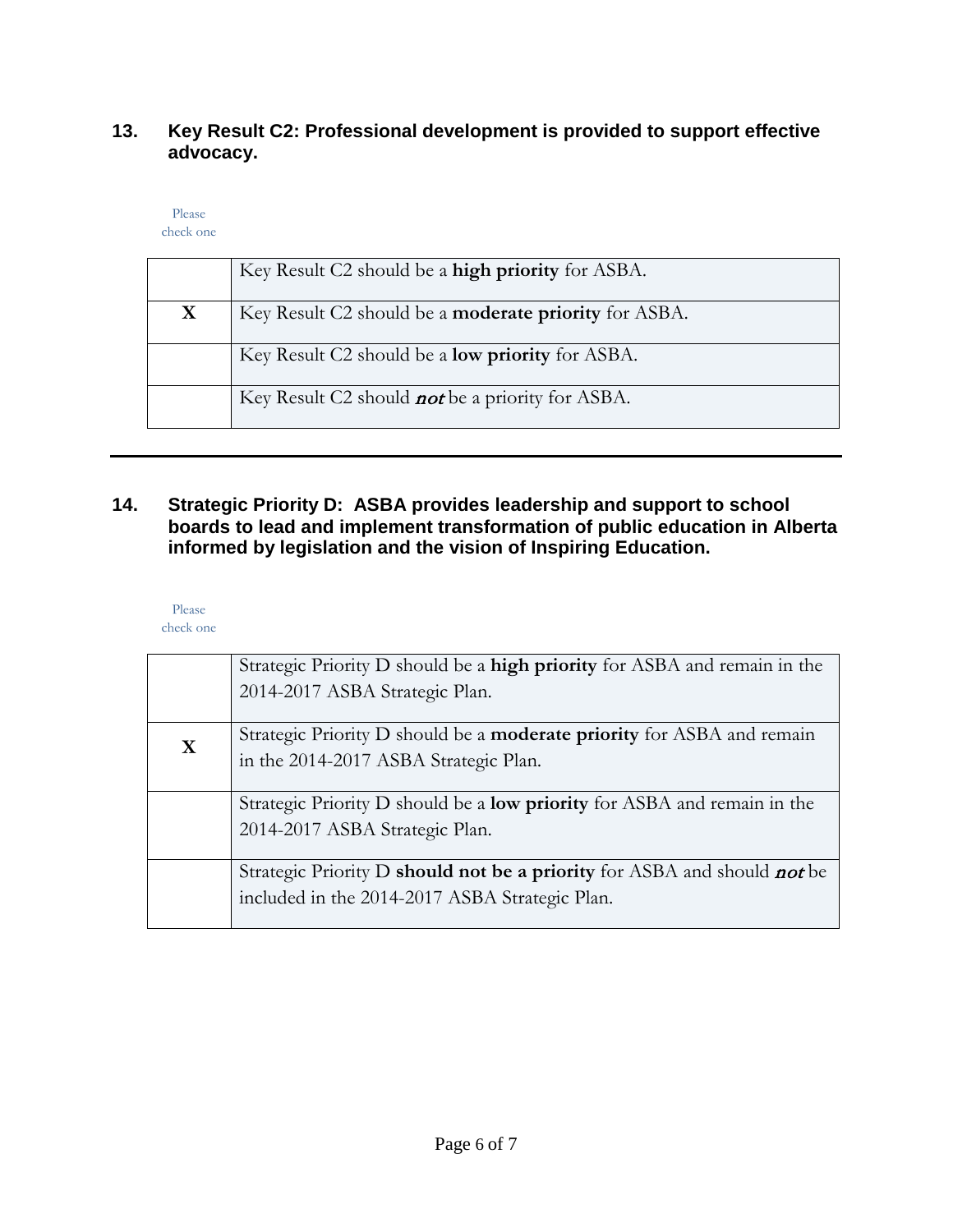**15. Key Result D1: Leadership and support are provided to school boards in the strategic development and implementation of changes in legislation, regulation, education policy and labour relations.**

Please check one

| X | Key Result D1 should be a high priority for ASBA.            |
|---|--------------------------------------------------------------|
|   | Key Result D1 should be a <b>moderate priority</b> for ASBA. |
|   | Key Result D1 should be a <b>low priority</b> for ASBA.      |
|   | Key Result D1 should <b>not</b> be a priority for ASBA.      |

# **16. Key Result D2: ASBA assists school boards in being aware of and engaged in identifying and shaping transformation initiatives in public education.**

Please check one

| X | Key Result D2 should be a high priority for ASBA.            |
|---|--------------------------------------------------------------|
|   | Key Result D2 should be a <b>moderate priority</b> for ASBA. |
|   | Key Result D2 should be a <b>low priority</b> for ASBA.      |
|   | Key Result D2 should <i>not</i> be a priority for ASBA.      |

## **17. Please identify any additional priorities that could be included in the 2014- 2017 ASBA Strategic Plan, along with rationale which may inform consideration by the Board of Directors.**

The ASBA should be supporting zones through building capacity in advocacy. It would be strategic to focus collectively on the what, and the how, rather than having significant different advocacy priorities. This could be accomplished by:

1) Zones working collaboratively

2) Identification of common, strategic advocacy issues

3) Development of a collective communication plan and common advocacy tools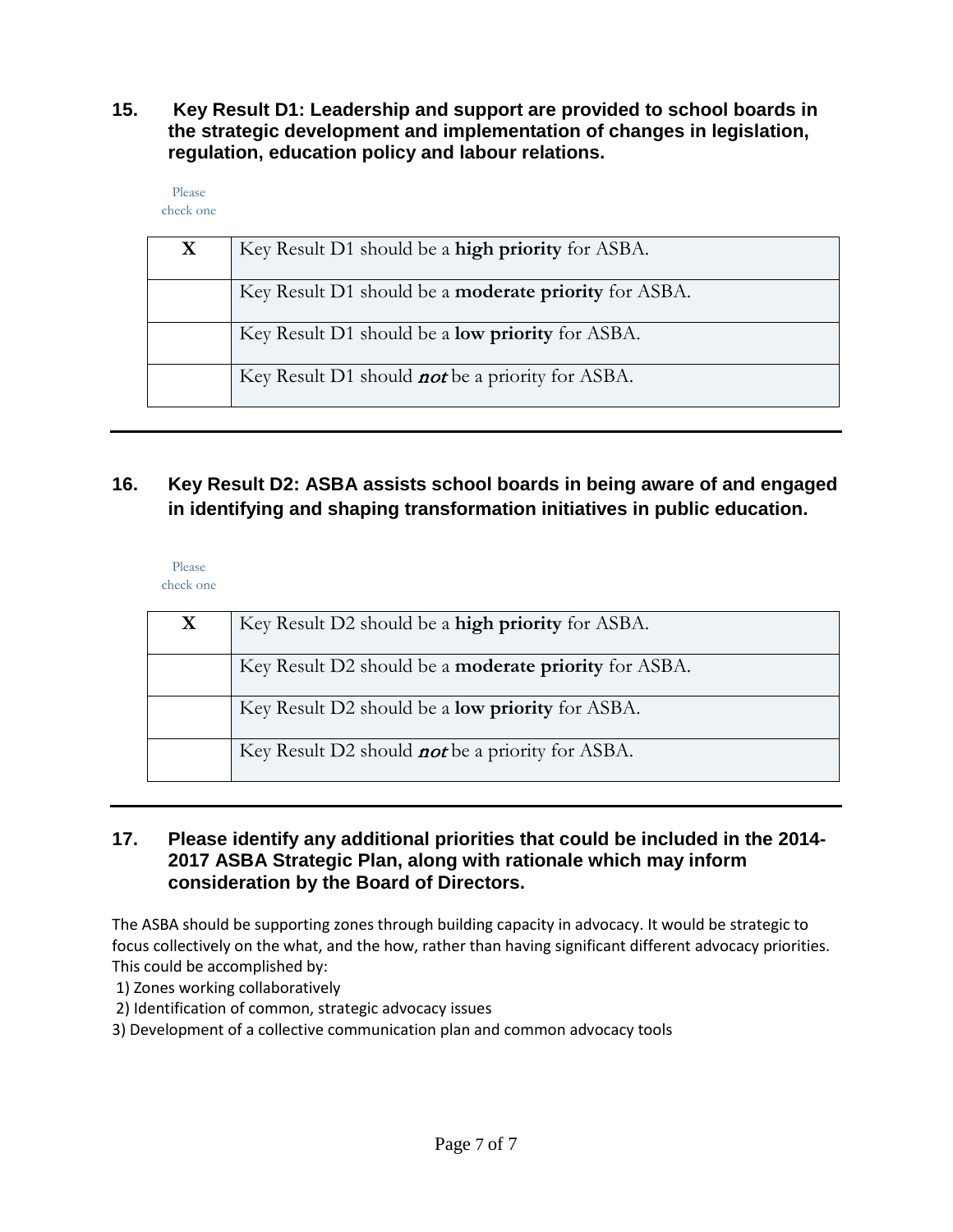### ATTACHMENT II

# ALBERTA SCHOOL BOARDS ASSOCIATION S TRATEGIC P LAN 201 3 - 201 6 : *A T A G LANCE*

**Strategic Priority A: ASBA provides leadership through its support of school boards to continuously improve and facilitate their development of inclusive, personalized learning environments for the success of all students.** A1 Partnerships are A1.1 Establish an Inclusive Education Environments task strengthened for the force, with the following among its objectives and scope: effective development Assess the implications of Inclusive Education and implementation of Environments. an inclusive education Examine specific areas of wrap around services and environment. early intervention and early learning programming. Develop an action plan to enable school boards to support Inclusive Education Environments. A1.2 Provide policy advice to school boards on implementing all aspects of Inclusive Education Environments. A1.3 Partner with Alberta Education and other education stakeholders to advance inclusive education. A1.4 Showcase best practices. A2 Leadership and support A2.1 Support the implementation of the action plan Results **Key Results** Strategies are provided to school developed by the Education Partners' First Nations, **Strategies** boards to share and Métis and Inuit Student Success and Wellbeing task implement best practices force. Key relative to First Nations, A2.2 Encourage all First Nations, Métis and Inuit school Métis and Inuit jurisdictions to join ASBA as associate members. A2.3 Invite trustees to self-identify for the purpose of education. establishing a network of trustees with First Nations, Métis or Inuit heritage, and facilitate networking opportunities for this group in advance of general meetings. A2.4 Advance this agenda to the national level through the Canadian School Boards Association (CSBA). A2.5: Showcase best practices. A3 Partnerships are A3.1 Support the implementation of the action plan developed by the joint Student Health and Wellbeing strengthened to continue the work and further task force. develop the promotion A3.2 Provide policy advice to school boards on creating of student health and caring, respectful and safe school environments. wellbeing.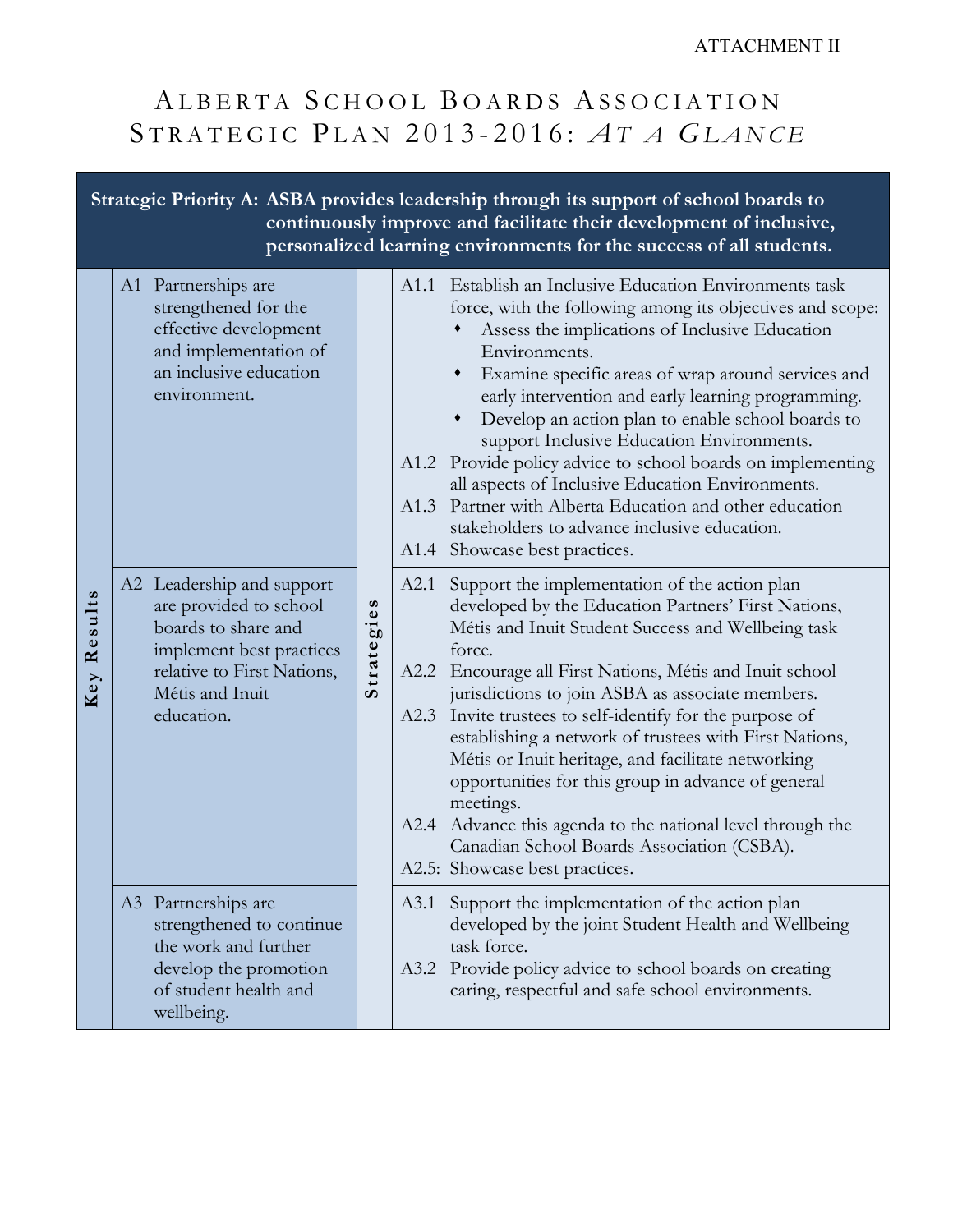| ဖာ<br>$\frac{1}{2}$<br>89 | A4 Support is provided to<br>school boards to facilitate<br>the sharing and<br>implementation of best<br>practices relative to<br>second language learning<br>including English. | $\boldsymbol{\omega}$<br>ω<br>$\cdot$ $\overline{\phantom{0}}$<br>60<br>Φ | A4.1 Develop an information portal to support sharing of<br>best practices relative to second language learning.<br>A4.2 Showcase best practices. |
|---------------------------|----------------------------------------------------------------------------------------------------------------------------------------------------------------------------------|---------------------------------------------------------------------------|---------------------------------------------------------------------------------------------------------------------------------------------------|
| $\approx$<br>Key          | A5 Partnerships are fostered<br>and support is provided<br>to school boards to share<br>and implement best<br>practices relative to<br>remote delivery of<br>education.          | tra<br>$\boldsymbol{\omega}$                                              | A5.1 Provide ongoing support for Rural Education<br>Symposium directions.                                                                         |

|                                 | Strategic Priority B: ASBA provides leadership and support to assist school boards in<br>implementing effective, evolving governance practices that are<br>proactive, responsive and accountable to students and communities.                                                                                                         |                                                                                                                                                                                                                                                                                                                                                                                                                                                                                              |  |  |  |  |
|---------------------------------|---------------------------------------------------------------------------------------------------------------------------------------------------------------------------------------------------------------------------------------------------------------------------------------------------------------------------------------|----------------------------------------------------------------------------------------------------------------------------------------------------------------------------------------------------------------------------------------------------------------------------------------------------------------------------------------------------------------------------------------------------------------------------------------------------------------------------------------------|--|--|--|--|
| sults<br>≃<br>$\mathbf{e}$<br>K | B1 Resources and supports<br>are provided to school<br>boards and trustees to<br>enable them to respond<br>to the transformation in<br>es<br>governance required to<br>$\overline{g}$<br>meet expectations of the<br>$\mathbf \omega$<br>new Education Act and<br>$\overline{\phantom{0}}$<br>tra<br>Inspiring Education.<br>$\Omega$ | <b>B</b> 1.1<br>Establish the School Board Governance Task Force<br>with the following among its objectives:<br>Examine governance practices which facilitate<br>transformation of the education system.<br>Develop an action plan.<br>Develop and implement a school board/trustee<br><b>B</b> 1.2<br>development program based on emerging governance<br>practices within the context of the new Education Act.<br>Encourage best practices in collaborative partnerships.<br><b>B</b> 1.3 |  |  |  |  |
|                                 | B2 Resources and support<br>are made available to<br>school boards to enhance<br>community engagement<br>in public education.                                                                                                                                                                                                         | <b>B2.1</b><br>Support the implementation of the action plan as<br>developed by the Community Engagement task force.                                                                                                                                                                                                                                                                                                                                                                         |  |  |  |  |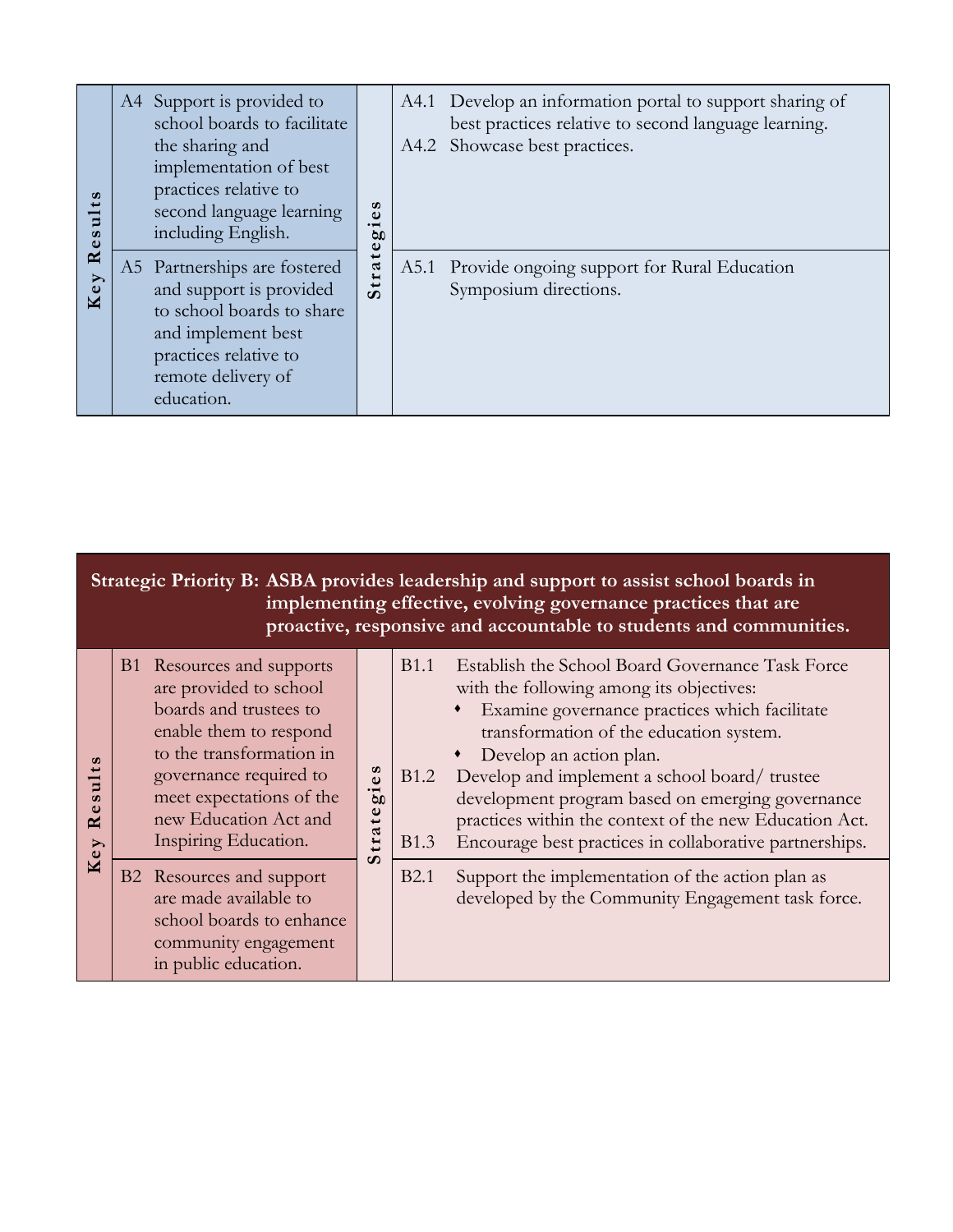|               | Strategic Priority C: ASBA provides leadership in advocating on behalf of school boards and<br>supports boards in building their capacity to communicate and<br>advocate effectively. |                       |                                                      |                                                                                                                                                                                                                                                                                                                                                                                                                                                                                                                                                                                                                                                                                                                                                                                              |  |  |
|---------------|---------------------------------------------------------------------------------------------------------------------------------------------------------------------------------------|-----------------------|------------------------------------------------------|----------------------------------------------------------------------------------------------------------------------------------------------------------------------------------------------------------------------------------------------------------------------------------------------------------------------------------------------------------------------------------------------------------------------------------------------------------------------------------------------------------------------------------------------------------------------------------------------------------------------------------------------------------------------------------------------------------------------------------------------------------------------------------------------|--|--|
| Results<br>ey | C1 ASBA works with school<br>boards to develop shared<br>advocacy positions on<br>key issues.                                                                                         | $\omega$<br>Strategie | C1.1<br>C1.2<br>C1.3<br>C1.4<br>C1.5<br>C1.6<br>C1.7 | Identify and communicate ASBA's advocacy priorities.<br>Provide direction and support to ASBA Zones in how<br>best to support ASBA's advocacy priorities.<br>Develop appropriate advocacy responses to Education<br>Regulation and policy proposals.<br>Invite partners to work with the ASBA on advocacy<br>issues to strengthen services to students.<br>Support the implementation of the recommendations<br>developed by the Political Advocacy task force.<br>Make services available to school boards to support<br>local communications.<br>Support school boards in communicating with the<br>public and the Government of Alberta the need for<br>predictable, sustained and long term operational and<br>capital funding that addresses the current realities of<br>school boards. |  |  |
|               | C <sub>2</sub> Professional<br>development is provided<br>to support effective<br>advocacy.                                                                                           |                       | C <sub>2.1</sub><br>C2.2                             | Provide professional development opportunities at<br>ASBA general meetings.<br>Provide opportunities for school boards to partner with<br>external organizations to facilitate professional<br>development.                                                                                                                                                                                                                                                                                                                                                                                                                                                                                                                                                                                  |  |  |